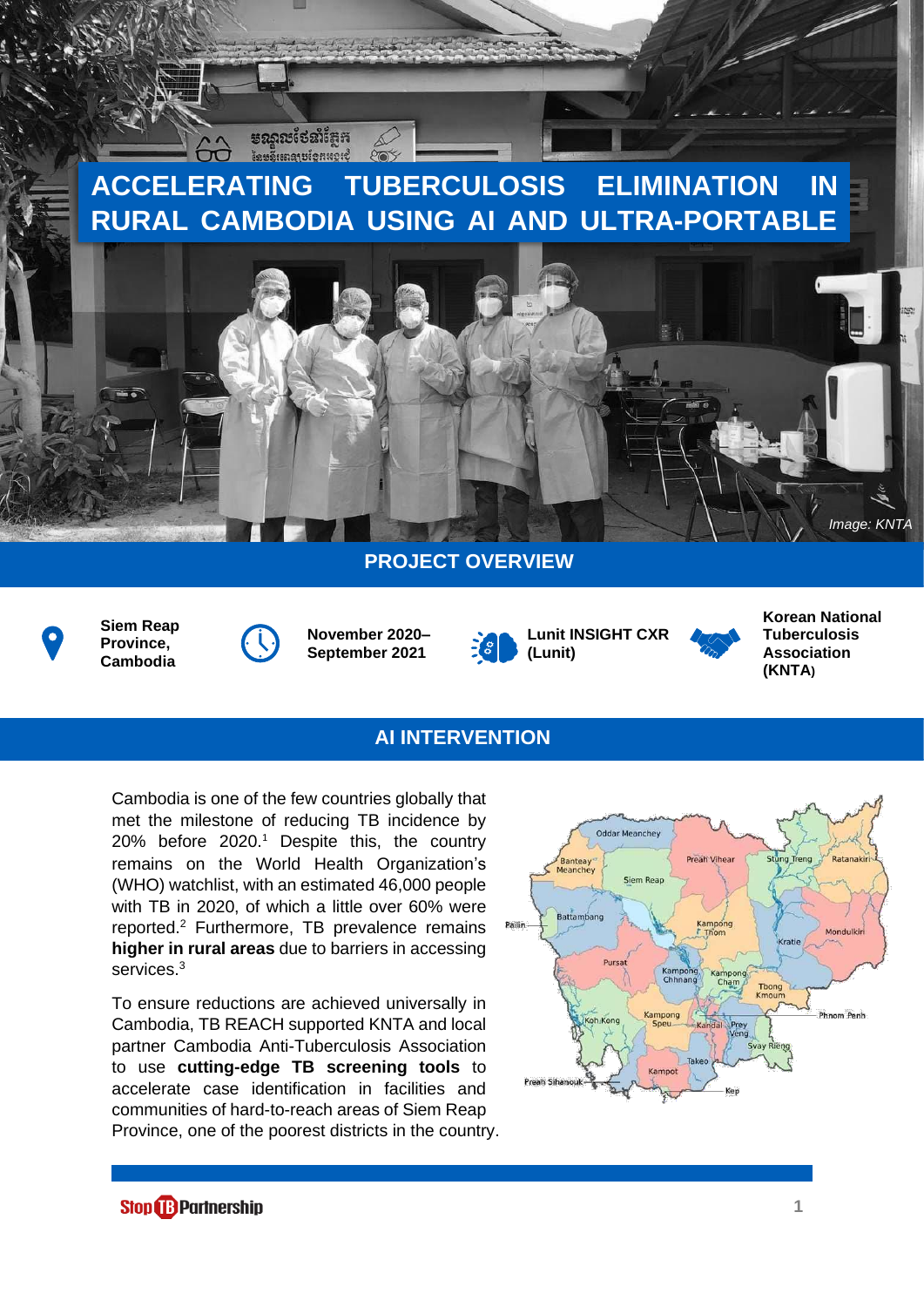The project team screened community members for TB in **isolated rural villages**, where **early experience demonstrated unmet need,** and then moved on to conduct facility-based screening in specific locations. Identified in consultation with local health care workers, these locations were reporting unusually low numbers of TB cases due to poor access to high-quality TB diagnostics and/or poor access to health care.

Using vans to journey over rough terrain, the mobile team transported a **high-tech ultraportable X-ray system** (HDT MINE 2, South Korea) **with artificial intelligence** (AI) (Lunit INSIGHT CXR, South Korea), as well as highly sensitive molecular diagnostic instruments (GeneXpert) to the villages. Using these tools, screening camps were held in improvised locations such as schools and pagodas. Village chiefs were also educated about TB and volunteer community health workers directed community members to the project sites.



Everyone attending the screening sites was checked for TB symptoms and other health conditions before receiving a free X-ray read by the AI software. People thought to have TB based on the AI result received a diagnostic test immediately. The final diagnosis was made by doctors from Angkor Chum Referral Hospital, who assessed the X-ray and CAD images remotely. People with TB were then registered for treatment at their most convenient health facility.

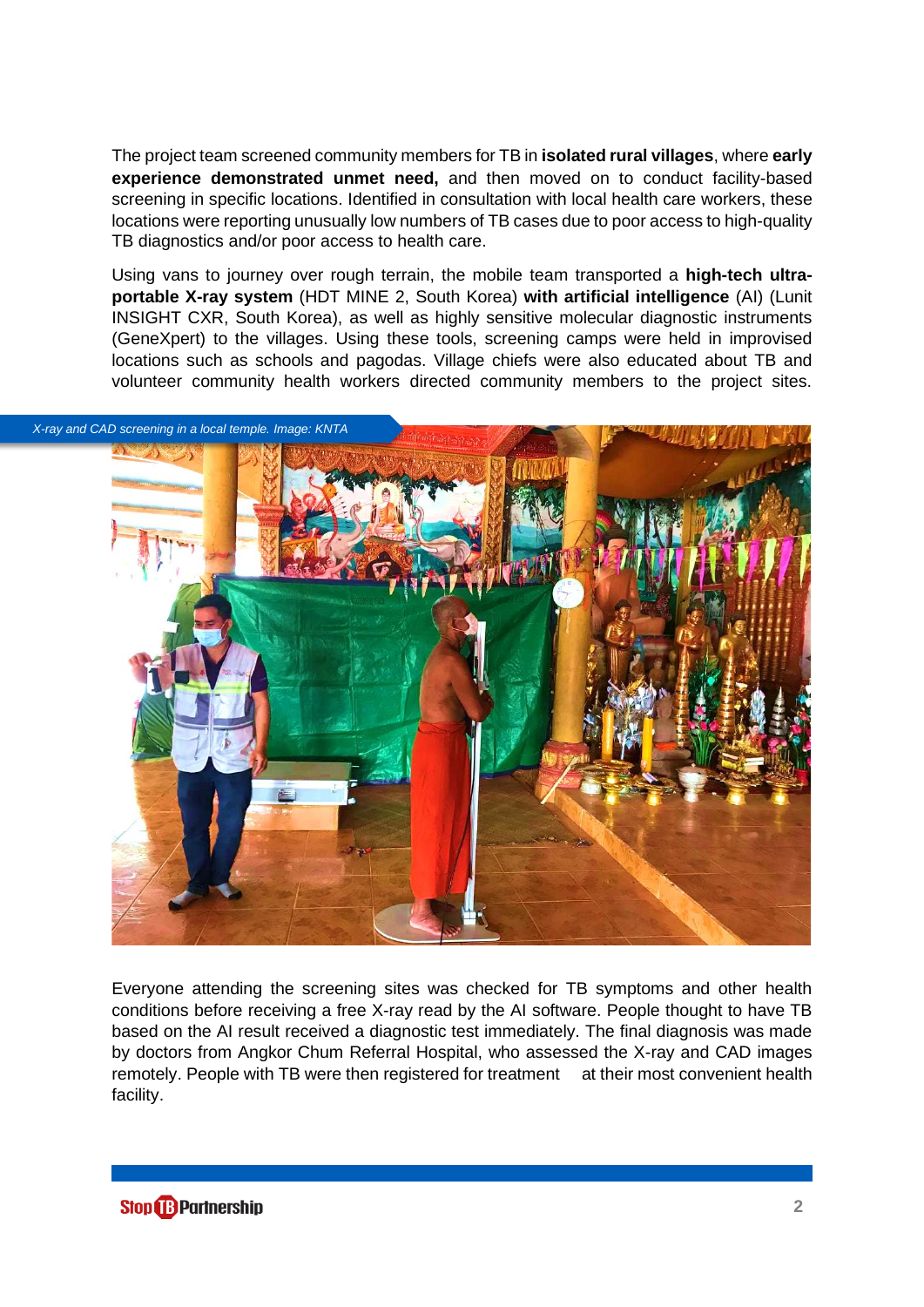Screening began on 18 November 2020, with camps held five days per week, assessing **80 people per day** on average. Facility-based screening began in June 2021 in response to the worsening COVID-19 pandemic.

#### **PROJECT IMPACT**

- ✓ **5,583 people screened by the project so far**
- ✓ **5,510 people screened with AI and ultraportable X-ray**
- ✓ **97% of presumptive TB cases screened**
- ✓ **120 people diagnosed with TB**
- ✓ **80 people successfully treated, 3 still on treatment**
- ✓ **53% more cases detected as a result of AI**

" *USING THE AI AND X-RAY TECHNOLOGY RESULTED IN 100% MORE TB CASES BEING DETECTED THAN SYMPTOMATIC*  99 *SCREENING*

The portability of the X-ray and the speed at which results are available with AI were key to the success of the project. The new tools mean that screening can occur **in areas where expert radiologists are not available**, while the rapid AI result means that **diagnosis can be provided on the spot**. Despite a limited battery capacity, the ultra-portable X-ray lasts for 5–6 hours a day and produces good-quality images, although it works best in people who are not large in body size.

Both innovations have the potential to be **transformative** in Cambodia, where there are isolated mountainous communities and where many people with TB do not show any symptoms. By assessing the effectiveness of ultra-portable X-ray and AI to expedite TB screening, KNTA could lay the groundwork for the routine use of these tools to end the TB epidemic nationally.